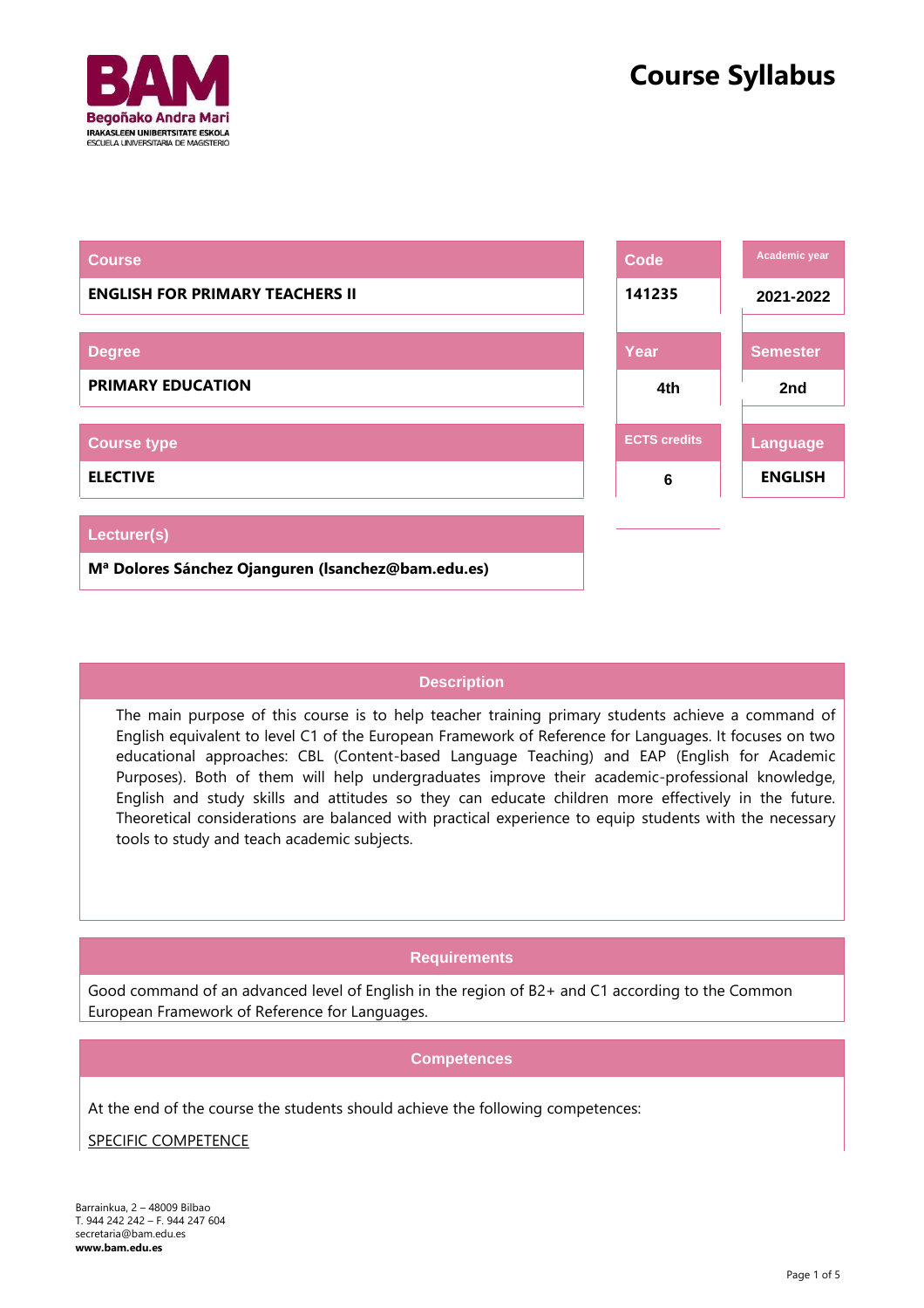

S-S.C.5. Communicating accurately and with fluency both orally and in writing at C1 level of the European Framework of Reference for languages in different linguistic situations linked to non-curricular subject matter and to the teaching profession after personal previous reflection and/or in collaboration with fellow students to achieve effective use of the English language.

- Writes English productions in a correctly and meaningful way taking into account the different addressee
- Reaches the level of competence in the foreign language in contexts linked with the teaching profession.

### GENERIC COMPETENCE

C.G.6 Writing skills: Relating effectively to other persons through clear written expression of what one thinks and/or feels, using graphic support as necessary.

G.C.6.2. Communicating with ease in medium-length essays, structuring contents and graphic materialto facilitate the reader's understanding and interest.

LEARNING OUTCOMES

- Relates various elements (facts, opinions) to arrive at conclusions.
- Structures essay to aid comprehension.
- Uses appropriate language to convey contents.
- Captures reader's interest.
- Includes tables and graphs suited to the contents and reader.

# **Contents**

Unit 1: Trends. (Nominal clauses, comparatives and superlatives, metaphors, experimenting with prefixes and suffixes, linking and intrusive /r/ emphatic stress, listening for recommendations, using contrasts to work out meaning, using circumlocution, write a blog post).

Unit 2: Creativity. (Narrative tenses and future in the past, describing art, compound adjectives, contrastive stress, questions for comments and criticism, anticipating content before listening, inferring meaning, managing a discussion, write a review).

Unit 3: Progress. (Future structures, inversion, forming verbs from adjectives, verb-noun collocations, stressshift words, listening to identify persuasive techniques, maintaining a conversation, reading to determine costs and benefits, write a persuasive email).

Unit 4: Intelligence. ( Conditionals without if, wishes and regrets, conceptual metaphors, thinking, adding information or changing the topic, identifying logical fallacies, identifying different writing styles, recounting events write a report)

Unit 5: Games. (The passive, passive reporting structures, expressing disbelief, -ate words, understanding colloquial asides, building relationships, write a formal report).

Unit 6: Discoveries. (Past modals, infinitive-gerund, phrasal verbs, binomial expressions, pauses and pitch in presentations, prediction strategies for reading, taking notes, conducting an interview, write an expository essay).

Unit 7: Extremes. (It, what and all clefting, polysemy and intensifiers, intonation in question tags, understanding reference within texts, changing and recycling topics, write a cover letter.

Unit 8: Well-being. (Relative clauses, pronouns and determiners, idioms, pronunciation of idioms, identifying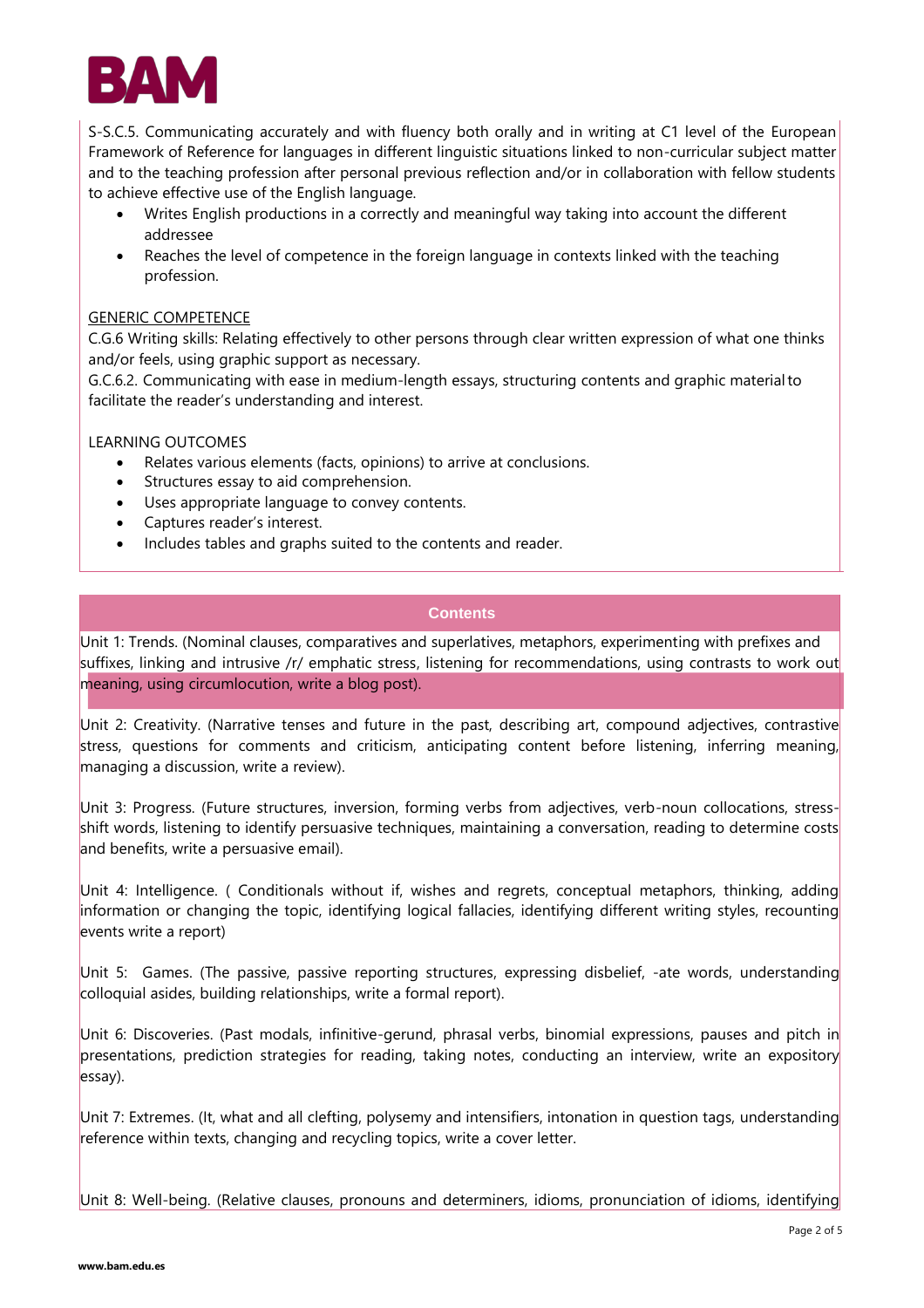

writer´s opinions, repairing misunderstandings, write a summary.

Unit 9: Behaviour. (Noun phrases, participle clauses and verbless clauses, slang, verb+object+infinitive, intrusive stops, gestures and body language, understanding rapid colloquial speech, identifying outcomes of scientific research, backtracking and reformulating, write a conclusion to an academic report).

Unit 10: Society.(Discourse markers, ellipsis and substitution, nouns with to and word building, introducing new information and managing conversations, integrating information from different texts, recognizing shifts in register, using vague language, write a persuasive essay).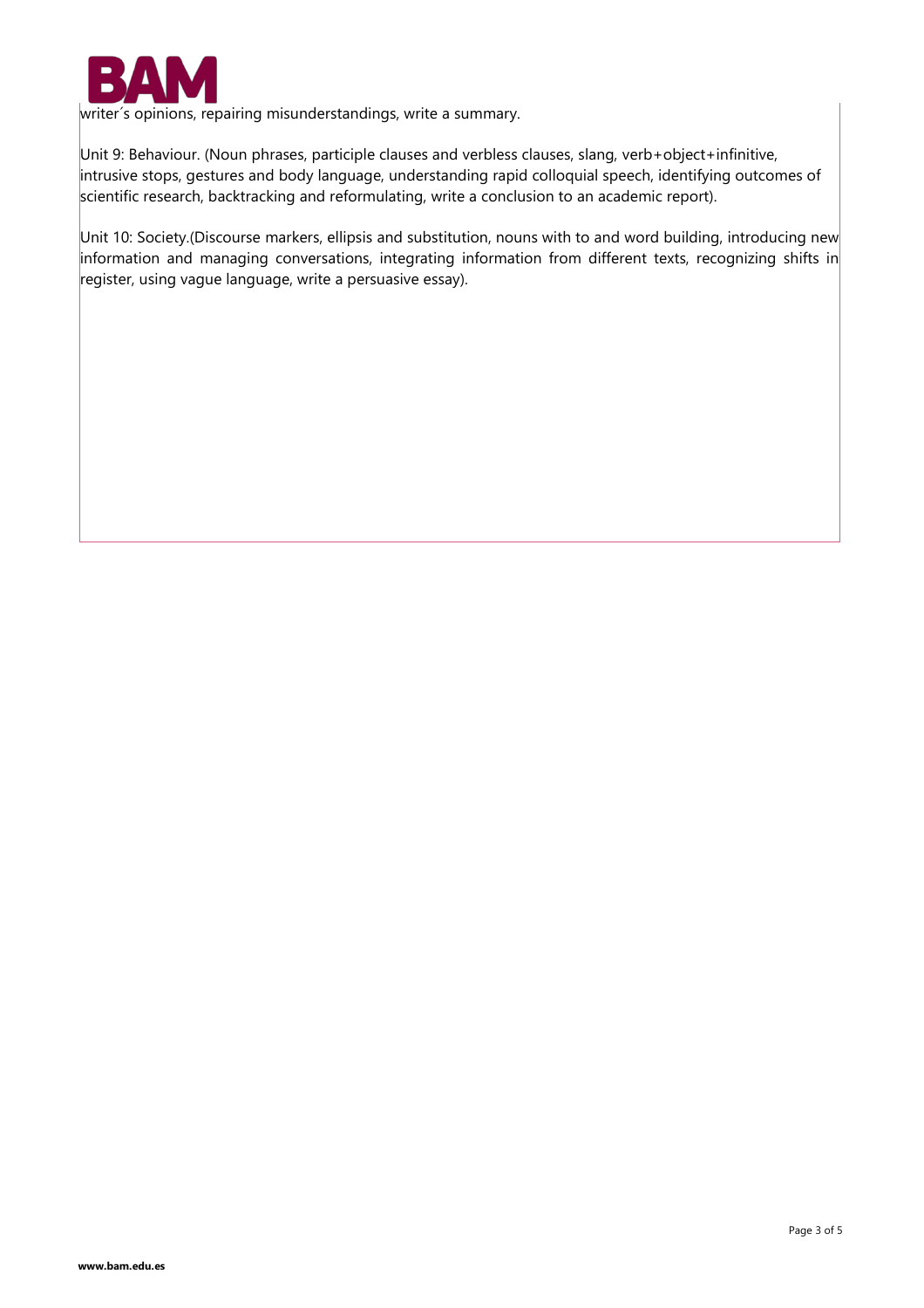

# **Teaching and learning strategies**

The course syllabus follows Common European Framework of References for Languages in the region of B2+ and C1 focusing on the four skills.

There will be a balance between systematic and explicit instruction to build a strong foundation in language skills grammar and vocabulary and a contextualized / holistic approach that will provide a rich language environment for developing language skills, grammar and vocabulary.

In order to achieve the degree of competence required for the above the following teaching and learning strategies should be used.

Experiential context will be worked through needs analysis of previous knowledge, direct questioning and/ or questionnaires, group discussions and plenary sessions after personal previous reflection on different aspects related to the Modules above mentioned.

Reflective observation will be worked through systematic exploration in context and models provided by teaching materials (texts, video-watching …) and students own productions.

Conceptualizing will be worked through lectures, systematic and explicit instruction, reading articles and class-discussions.

Experimentation will be worked through oral presentations in front of the class, individual and group tasks on the areas of learning previously mentioned (grammar, lexis, academic skills and specific-subject language), activities for self-assessment and peer- assessment, in-class simulations, individual written assignments and micro-teaching project.

The time to be spent on the subject during the semester will be distributed as follows:

Time inside the classroom: 63 hours

- Lectures : 12 hours
- Practical activities (class discussions, individual and group tasks, oral presentations): 40 hours
- Test: 1.5 hours
- Feedback and assessment: 10 hours

Time outside the classroom: 87 hours

- Designing sessions and preparing the microteaching recording 18 hours
- Personal Study for the test and the exam 15 hours
- Feedback and evaluation 17: hours
- Tutorials 3 hours
- Revision exercises 14 hours
- Written assignments 20 hours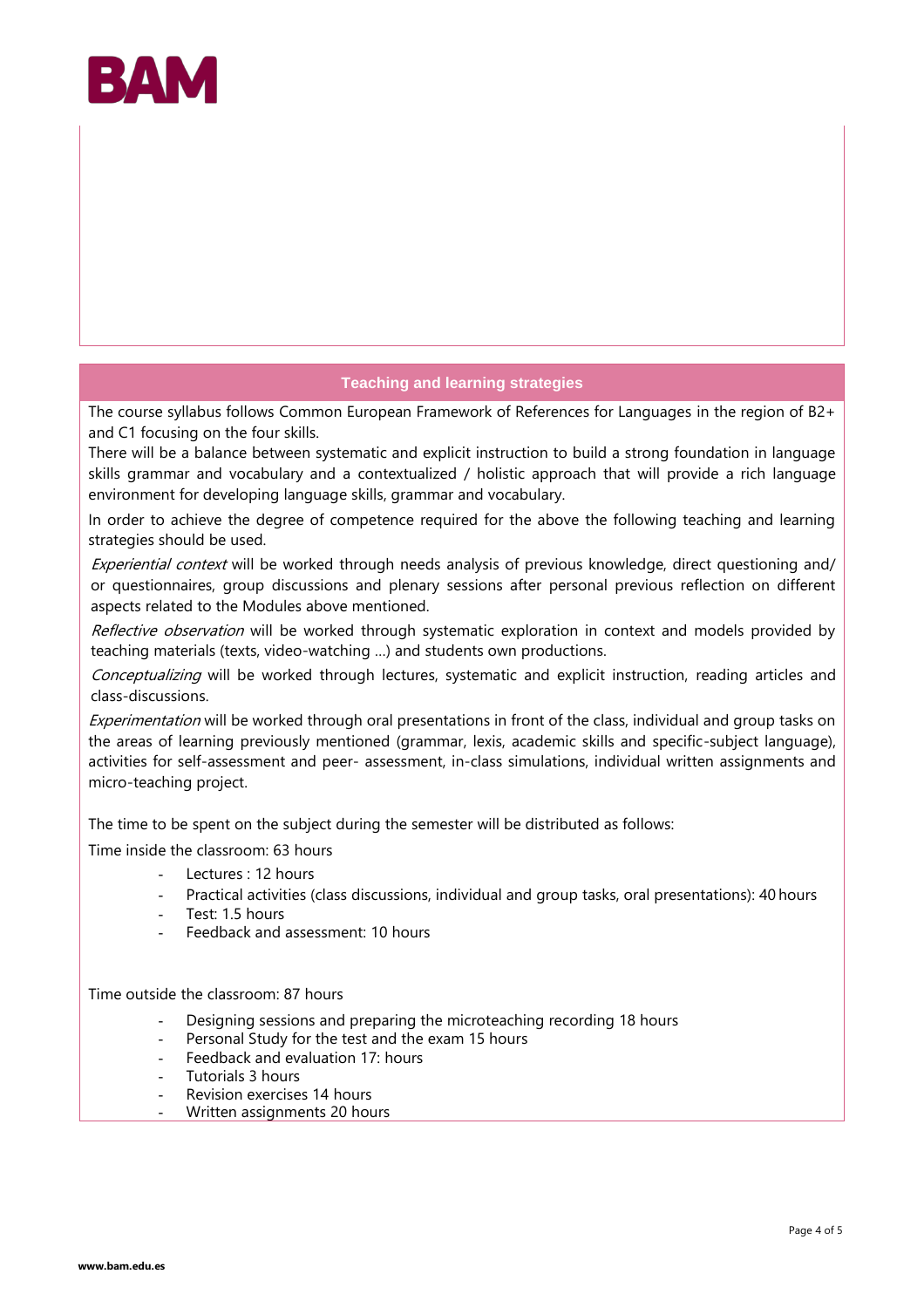

### **Assessment**

The teacher will assess students´ performance by reflecting on the standards reached in homework, class activities, tests and exams. Students will also evaluate their own work and that of their peers.

Individual Grammar Assignment

20% Pair / Group work Assignment

20% TESTS 1-2 10%

In-class participation, peer and self-

assessment tasks, classroom exercise

10% Exam. 40%

S-S.C.5 80% G.C.6 20%

- All tasks must be submitted at due time.
- On-going assessment during the learning process and final mark given at the end of course.
- All competences must be passed in order to pass this course.
- The reference level of English for this course is C1 of the EFRL. ь
- Students who are unable to attend class must tell the lecturer.
- The work presented will in every occasion follow the academic conventions for the type of piece involved.
- Presentation and linguistic accuracy will be taken into account, and no-sub-standard piece of work will be admitted, and therefore, marked.
- Plagiarism of part or the whole of a piece of work leads to automatic failing of the course with a 0 result on the official academic records.
- Þ In the event of the student not passing the course, s/he has the right to resit, where s/he will just have to repeat or submit the assessment pieces related to the failed competences. The marks throughout the semester will be taken into account for the extraordinary test in June of the same academic year.

**Bibliography**